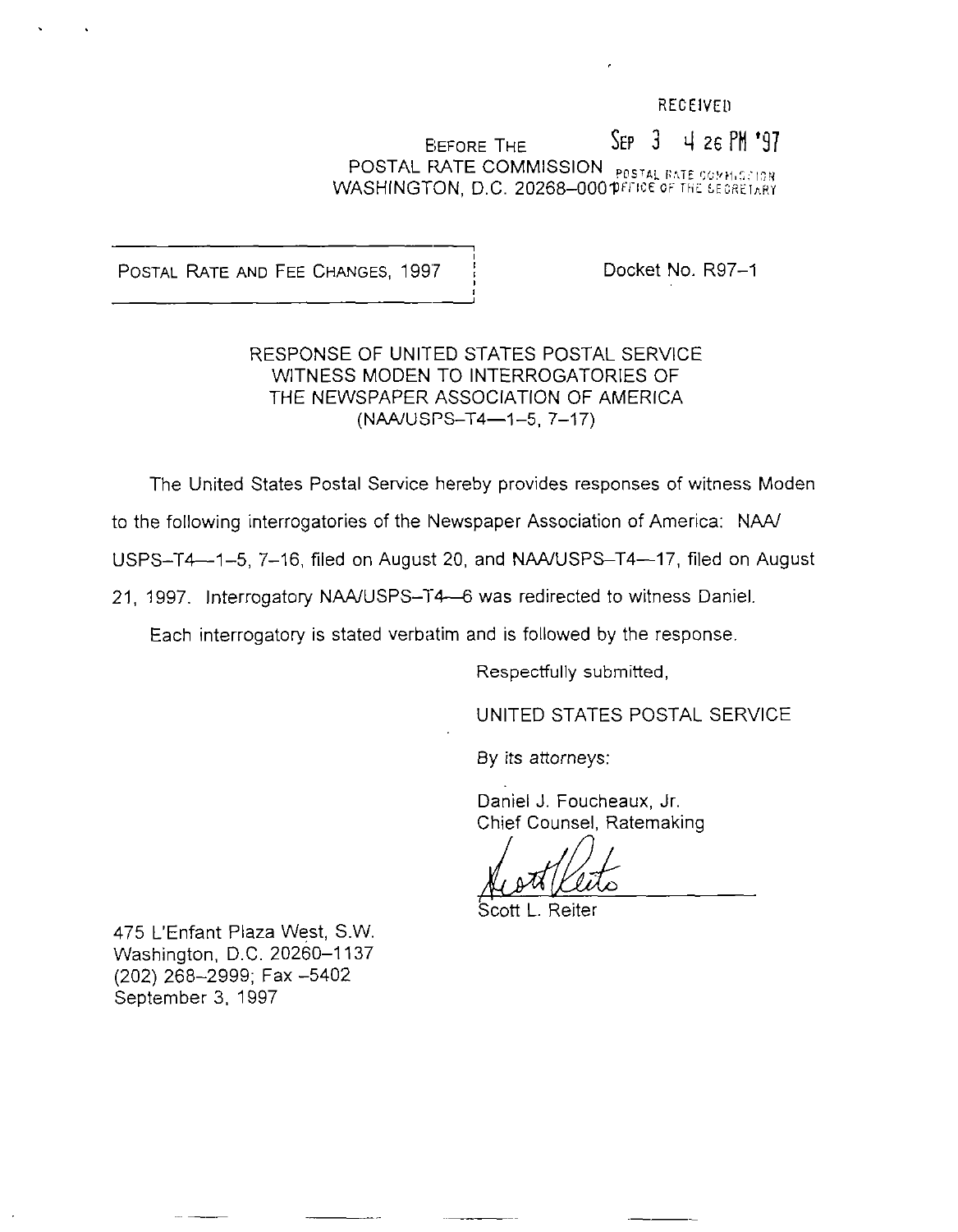NAA/USPS-T4-1. Please refer to your direct testimony at page 5, lines 6-13.

a. What percent of the 88 percent of FY98 barcoded letters are estimated to be barcoded by mailers'?

b. What percent of the 88 percent of FY98 barcoded letters are estimated to be barcoded by MLOCRs?

C. What percent of the 88 percent of FY98 barcoded letters are estimated to be barcoded by RBCs?

- a. 50.6%
- b. 24.5%
- c. 24.9%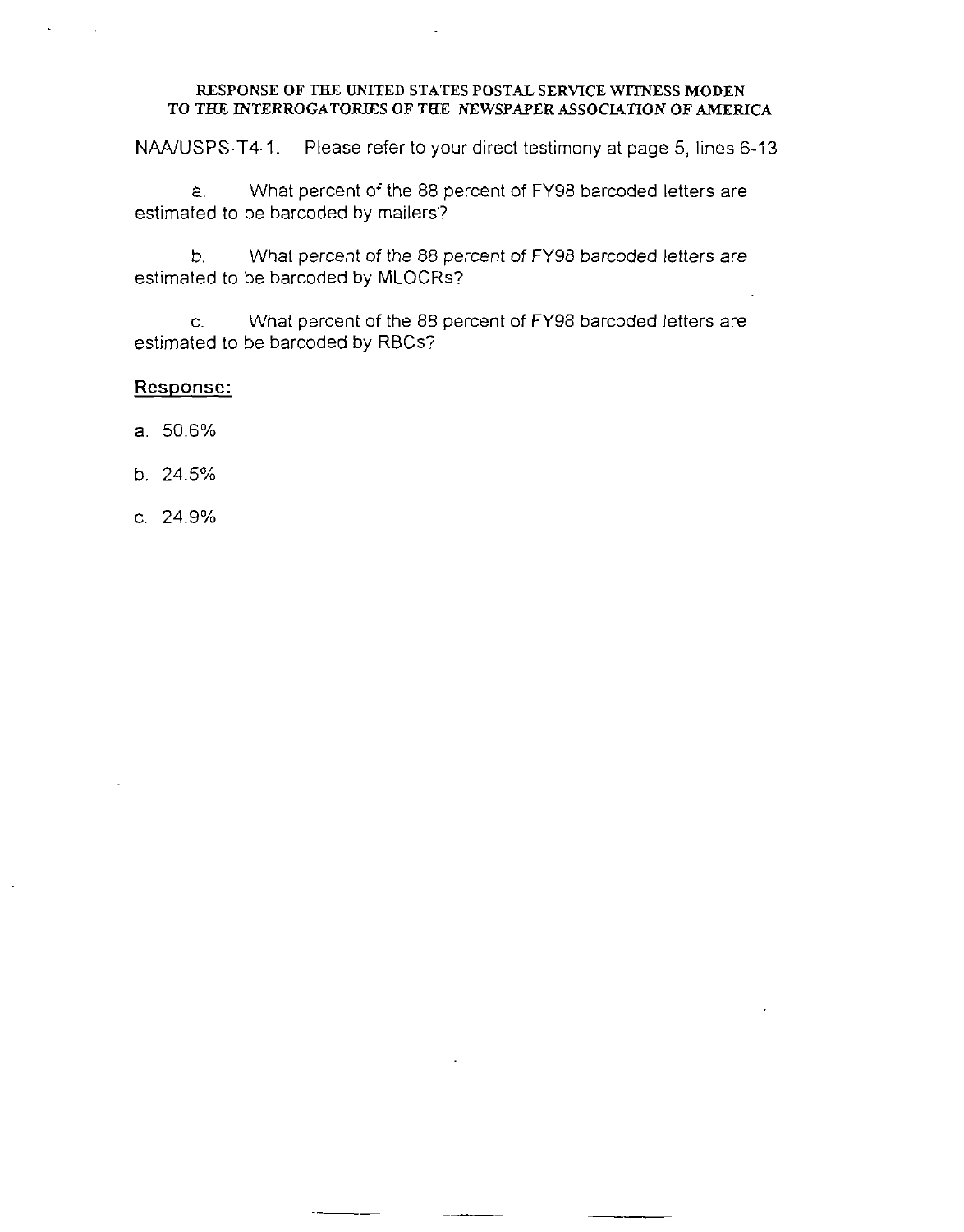NAAJUSPS-T4-2. Please refer to your direct testimony at page 5, lines 22-25 and page 6, lines 1-3.

By how much are the planned enhancements to the MLOCRs expected to improve the overall encode rate of the equipment.

## Response:

At the time of the last printing of the Corporate Automation Plan, it was

anticipated that enhancements to the OCRs, including the ones mentioned in my

testimony, would yield an additional 966 million barcodes annually.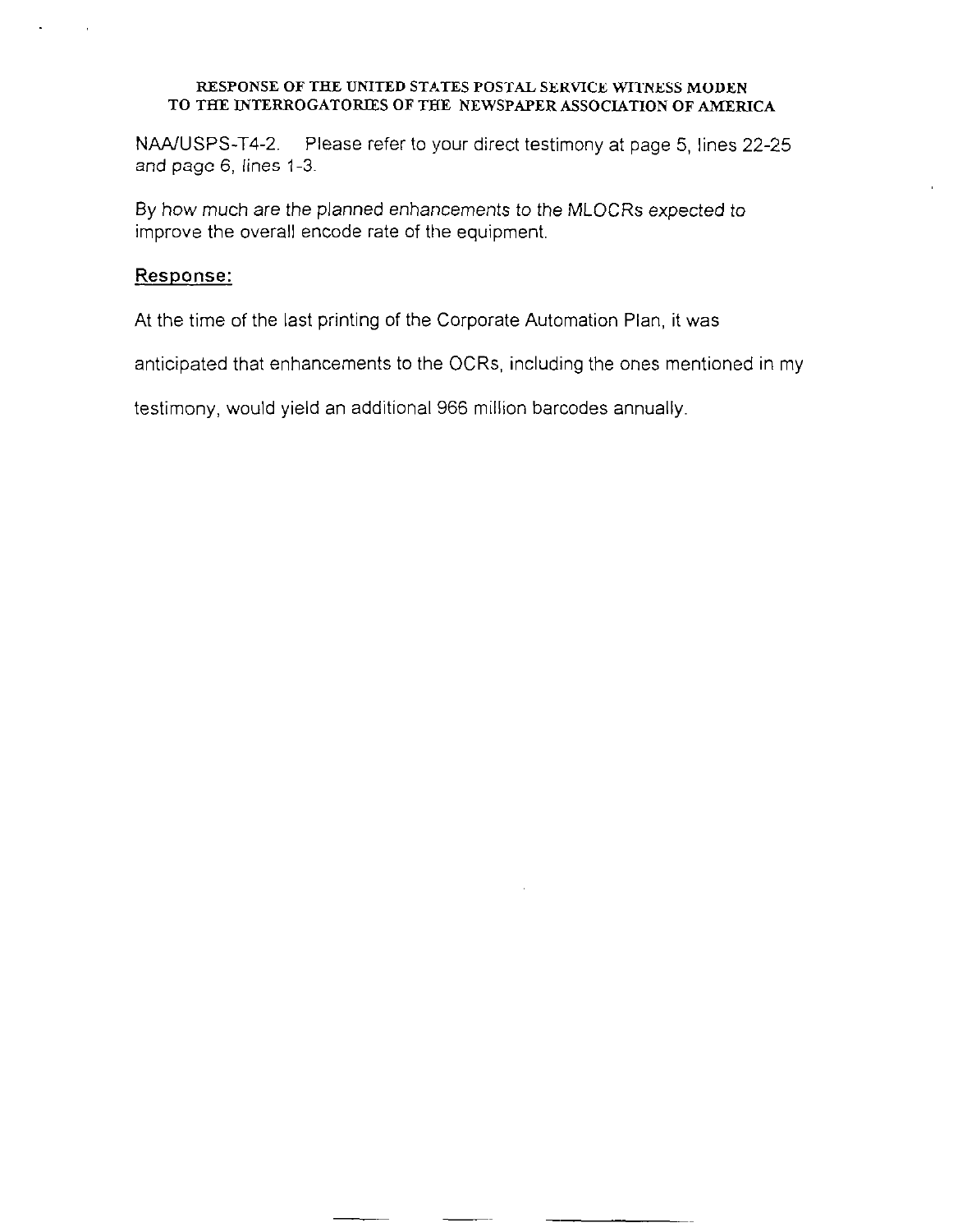NAAIUSPS-T4-3. Please refer to your direct testimony at page 6, lines 7-9.

- a. How many Single Line OCRs (SLOCRs) will remain in service during FY98?
- b. When are these SLOCRs scheduled for replacement?

# Response:

a Plans are to phase out nearly all single line OCRs sometime during FY 98.

However, as I mentioned in my response to DFCIUSPS-T4-3, it is possible

that some SLOCRs will remain in service to be used in small facilities for

limited applications

 $-$ 

b. See 3(a).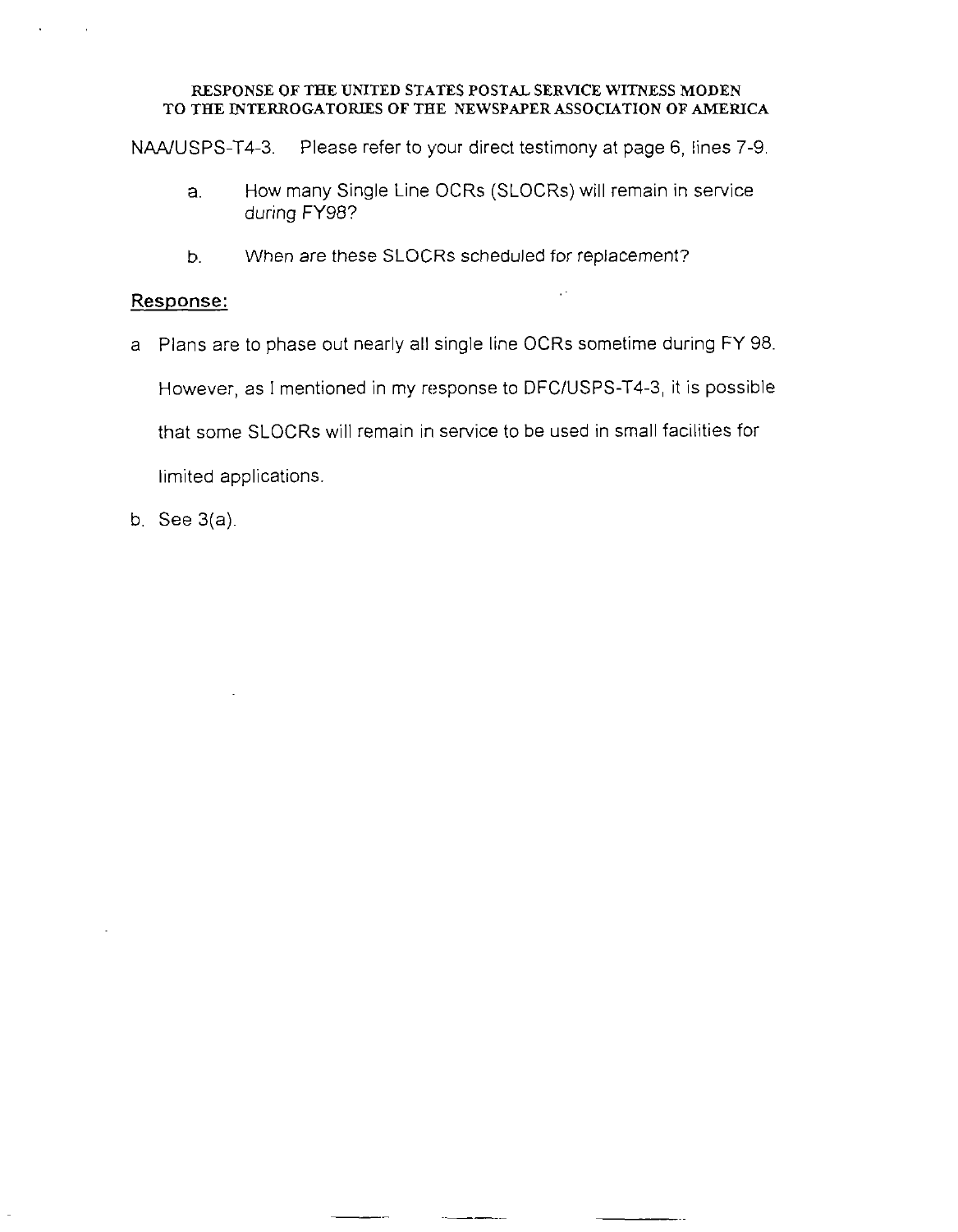NAA/USPS-T4-4. Please refer to your direct testimony at pate 8, lines 7-9.

- a. What percentage of routes currently receive DPS mail?
- b. At the end of FY98, what percentage of routes are expected to received DPS mail?
- C. By the end of FY98, what is the expected volume of DPS mail?

- a. As of AP 11, FY 1997, 61.5% were receiving DPS mail,
- b. At the end of FY 1998, approximately 69 percent of all routes are expected to receive DPS.
- c. The expected volume of DPS mail at the end of FY 1998 is approximately 98 billion letters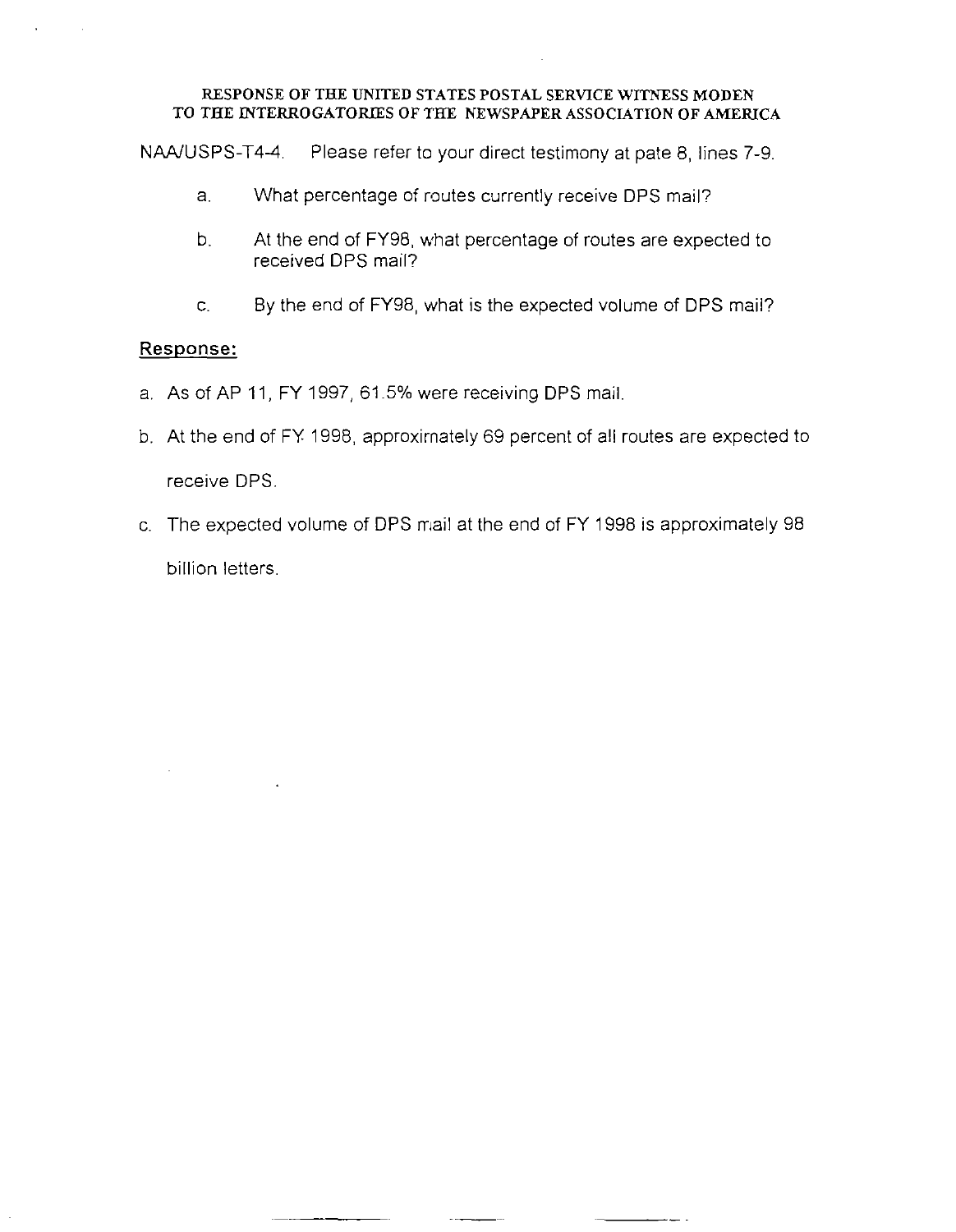NAA/USPS-T4-5. Please refer to your direct testimony at page 8, lines 16-19.

- a. Are non-barcoded ECR high density letters ever identified and barcoded at the plant to eliminate the need for manual casing? If no, why not?
- b. Are non-barcoded ECR saturation letters ever identified and barcoded at the plant to eliminate the need for manual casing? If no, why not?
- c. Do any mailers barcode ECR high density letters? If yes, why?
- d. Do any mailers barcode ECR saturation letters? If yes, why?
- e. Are there any advantages to the Postal Service (e.g., flexibility in processing, reduced costs, improved level of service) in having mailers barcode ECR high density letters? Please explain.
- f. Are there any advantages to the Postal Service in having mailers barcode ECR saturation letters? Please explain.

- a. Yes
- b. Yes.
- c. Yes. I do not know the reasons why mailers choose to apply barcodes to ECR mail
- d. See 5(c),
- e. Yes. ECR high density letters are cased by the carrier, so a barcode would be advantageous because we would avoid having to run the ECR high density pieces through an OCR at the plant in order to apply a barcode Barcoding thus mail could allow us to avoid casing in automated zones.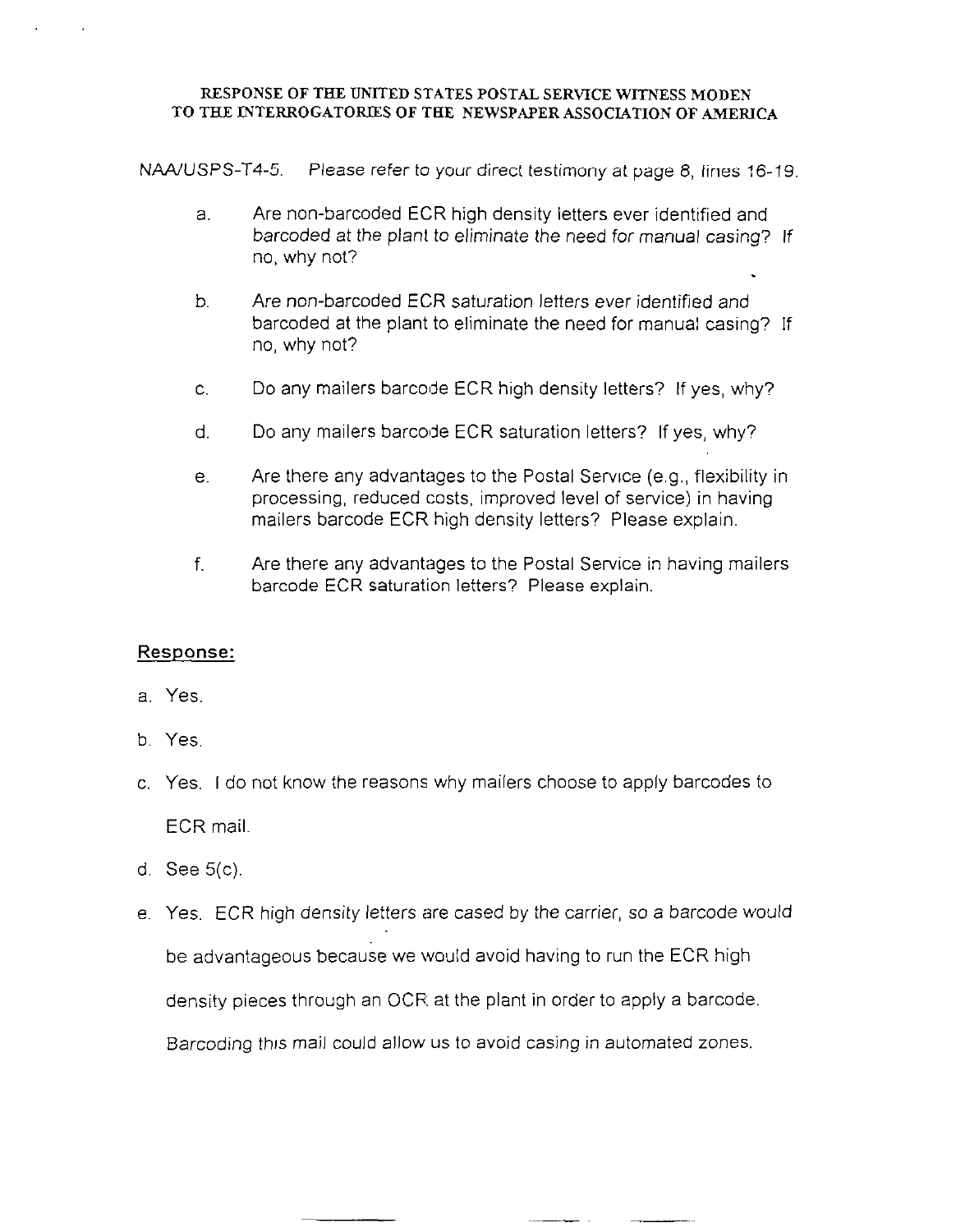f. Yes, but only when certain zones determine it is cost effective to merge their ECR saturation mail with their DPS mail. Even within the zones that may merge their ECR saturation mail with their DPS mail, there is limited value to having the barcode and the saturation presort. For CSBCS zones, the barcode would be advantageous because we would avoid having to run the ECR saturation pieces through an OCR at the plant in order to apply a barcode. In these instances, the barcode would be of value, but there would no longer be any value to the saturation sortation since the mail would receive sequencing during processing on the CSBCS. Similar, the barcode would have value to DBCS zones, but there would no longer be any value to the saturation sortation or even the carrier route sortation for that matter This lack of value of the carrier route sortation for DBCS zones is already reflected today in that these zones are not eligible for the automated Carrier Route rate. The barcode would not be of value to manual zones, because these zones do not receive automated processing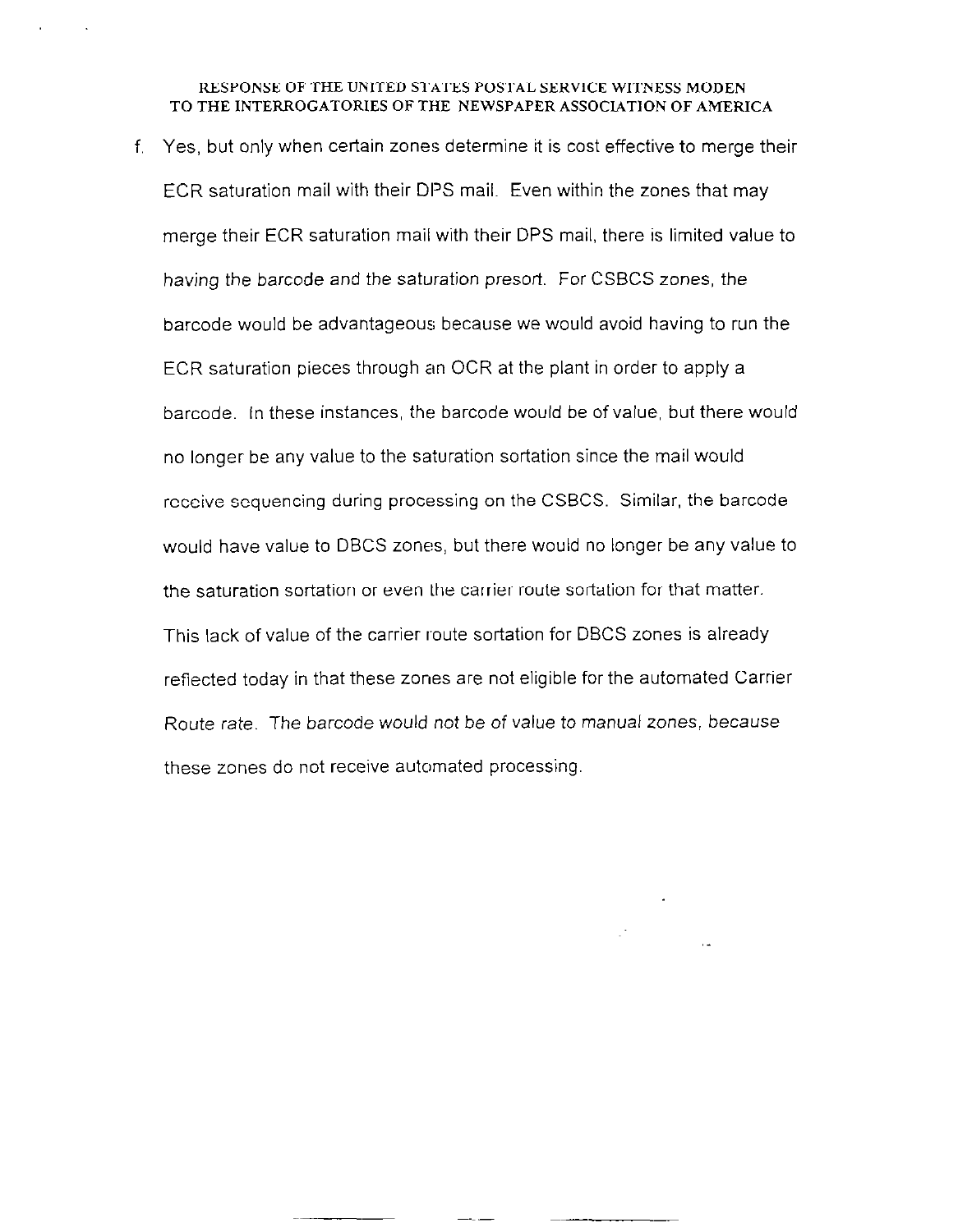NAA/USPS-T4-7. Please refer to your direct testimony at page 9, lines 22-26.

- a. What percentage of total zones have 10 or more city routes and/or rural routes with city style addressing?
- b. What percentage of total zones have 5 to 9 routes?
- C. How many zones with fewer than 10 routes are expected to receive DPS as a result of local decisions?

## Response:

- a. 19.1%
- b. 20.5%
- c. Since these decisions are made on a local basis, I do not have a projection of

how many zones with fewer than 10 routes are expected to receive DPS.

However, I can tell you that as of Accounting Period 11, 1997, there were

1,183 zones, with fewer than 10 routes, receiving DPS.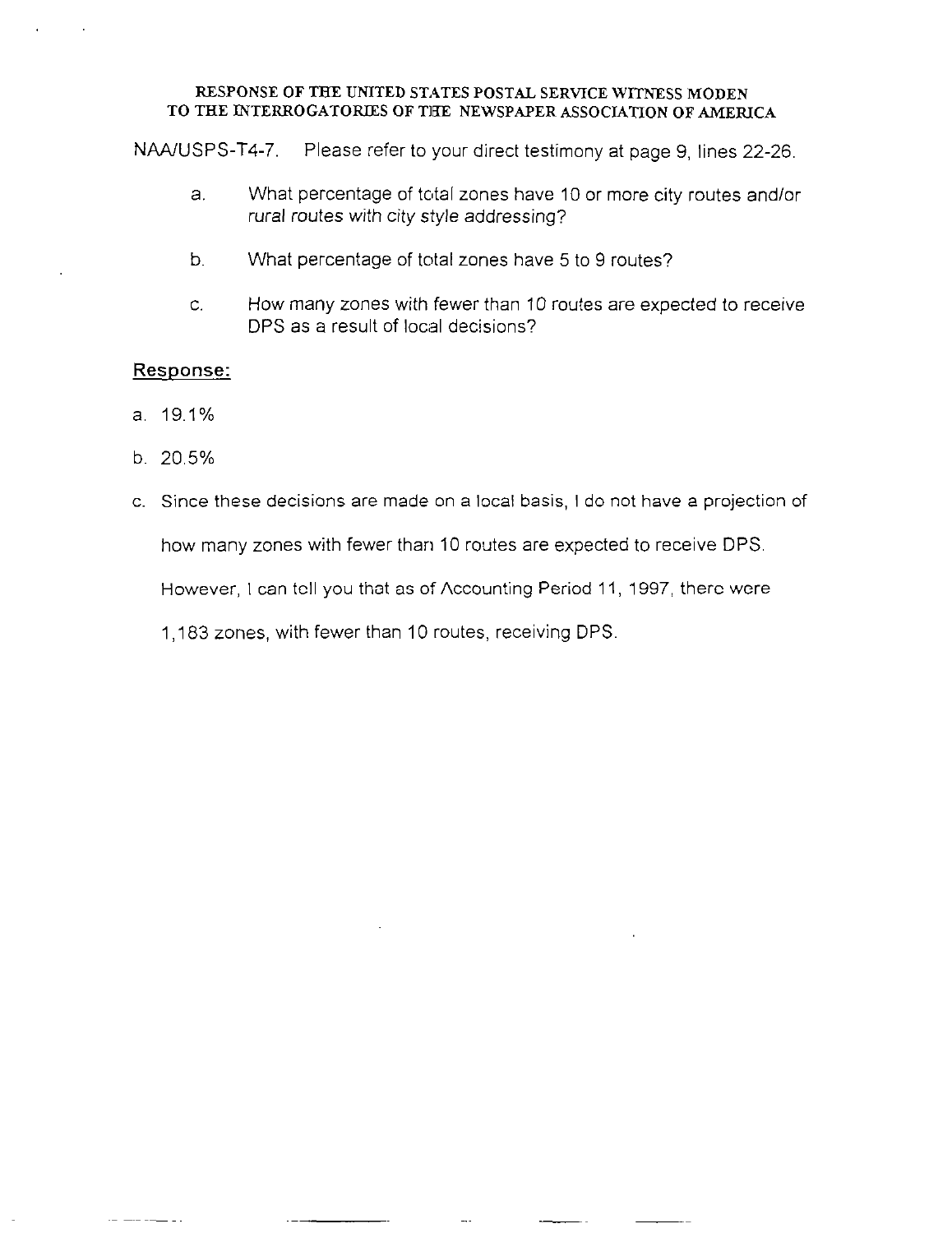NAAfUSPS-T4-8. Setting aside the desirability of doing so, can all Standard A letter mail be entered as Standard A non-letter mail? If no, please explain which letters cannot be entered as non-letters and why.

### Response:

No. Pieces meeting the letter-size dimensions in DMM CO5020 must always be mailed as letters with two exceptions. The first exception is that a piece meeting both the letter-size dimensions in CO50.2.0 and the dimensions for an automation flat in DMM C820, may be mailed as an automation flat (non-letter). The second related exception is in DMM M820.1.6, which states that pieces that meet both the letter dimensions and the automation flat dimensions may be prepared as a palletized mailing according to the rules for placing flats on pallets under the following conditions: 1) a portion of the mailing job qualifies for and is mailed at the automation flats rates,, 2) the number of non-carrier route nonautomation rate pieces in the mailing job does not exceed 10% of the total number of pieces in the entire mailing job, and 3) the nonletter rates are paid for palletized mail that qualifies for Enhanced Carrier Route rates and for nonautomation rates.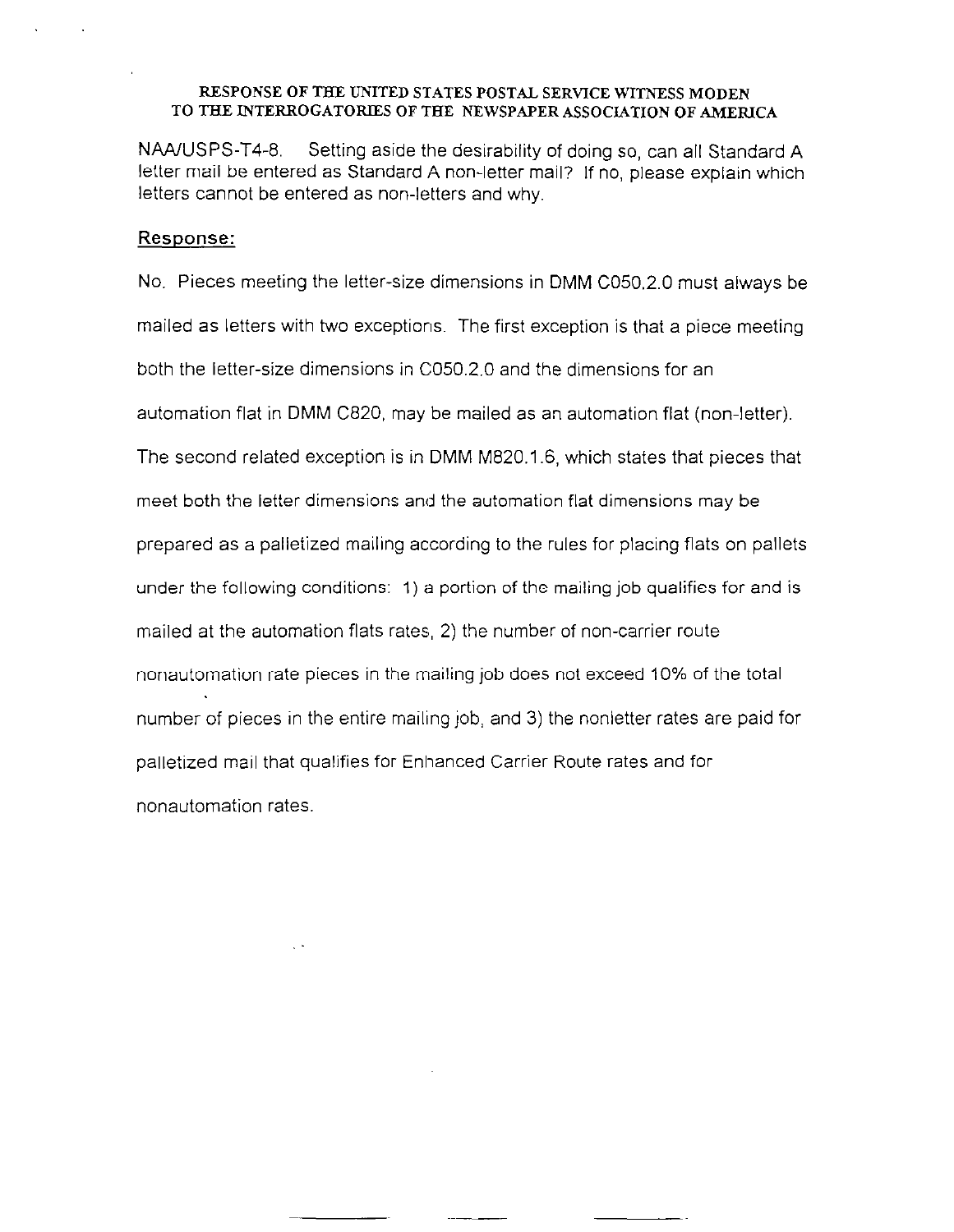NAA/USPS-T4-9. Please refer to your direct testimony at page 11, lines 12-14. Please explain all the reasons why, in your opinion, mailer participation in flats barcoding lags expectations.

## Response:

Mailer participation in flats barcoding was below expectations up until the

implementation of Classification Reform. However, as I mentioned at page 14,

lines 6 through 7 of my testimony, 'we have realized a significant increase in

barcoded flats since the implementation of Classification Reform. Accordingly,

mailer participation in flats barcoding is now back on track to achieving levels

that were originally anticipated

-

 $\epsilon_{\rm{max}}$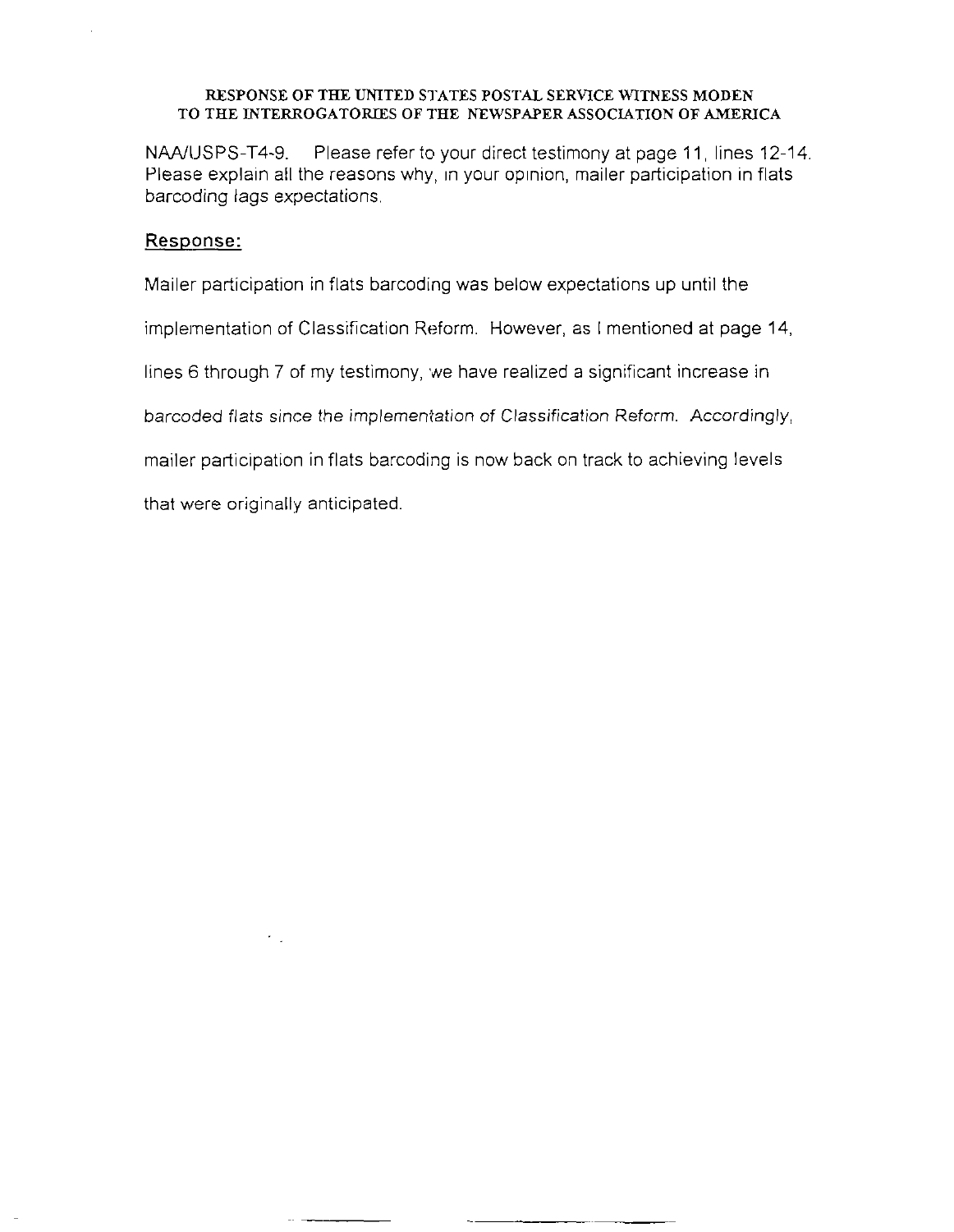NAAIUSPS-T4-10. Please refer to your direct testimony at page 13, line 10. Please explain why the OCR on the FSM 881 is not equipped to spray a barcode on the piece.

## Response:

Given the numerous layouts and designs of flat sized mailpieces and the lack of

a barcode clear zone, it is not practical for us to try and spray barcodes on flats.

Also, many of the presorted flats are sorted to a 5-digit level and only one

handling is necessary to sort the mail to carrier route, so spraying a barcode has

no advantage over the OCR since there are no subsequent sortations.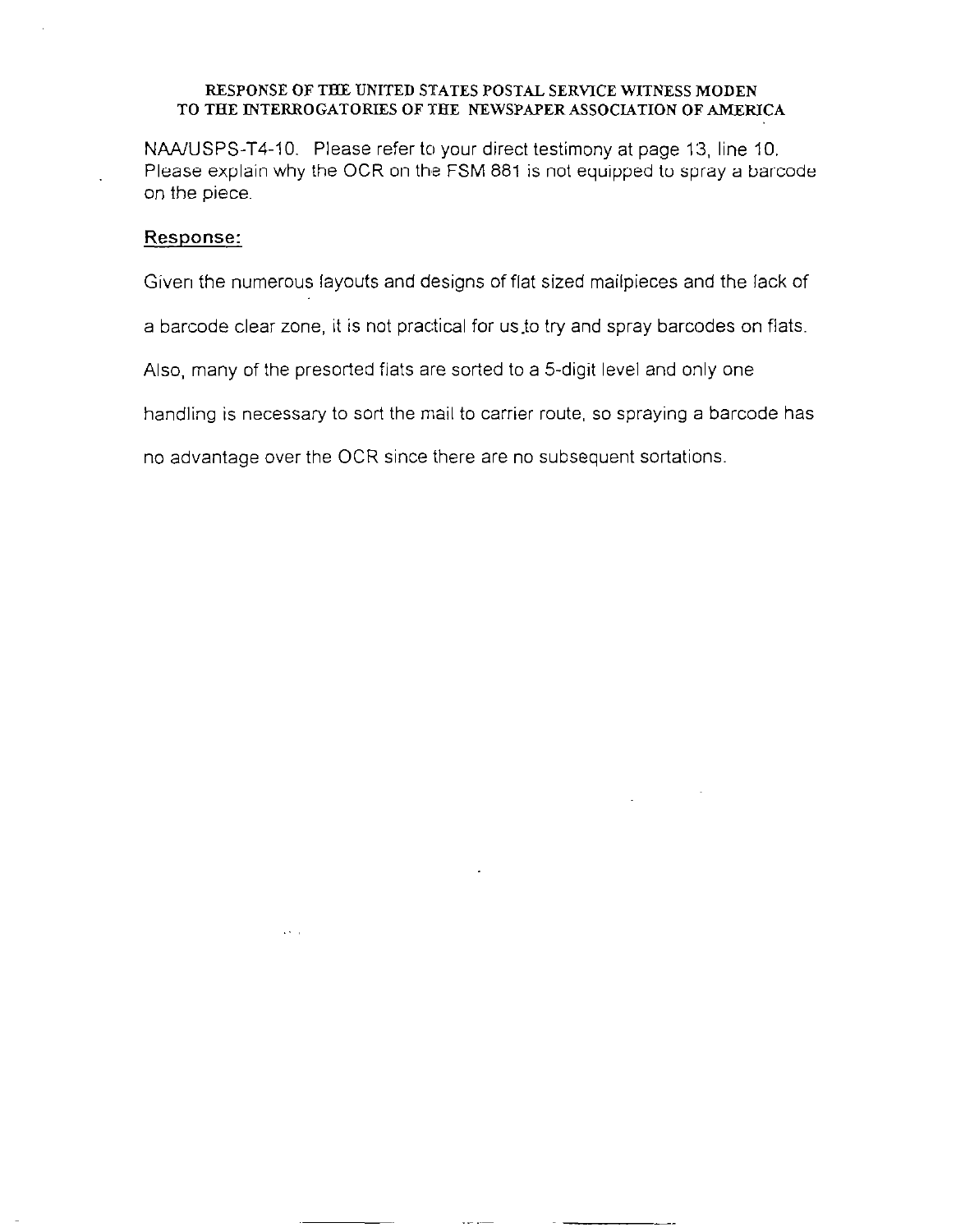NAA/USPS-T4-11. Please refer to your direct testimony at page 19, lines 21-28. Assume for a given amount of expected volume that 17 letter sortinq machine (LSM) employees are required Now assume that the expected mail volume doubles with no change in the type or mix of mail to be sorted.

- a. How many LSM employees will be needed to handle the new expected volume of mail?
- b. Please explain how this staffing level is determined

- a. Between 17 and 34
- b. If there is sufficient time before dispatch, a single machine with a 17-person crew would be needed for somewhat less than twice as long. If not, a second machine would be added, but perhaps with less than a 17-person crew if fewer than 12 consoles are required to process the mail. Although the LSM is machine paced, I expect that less than twice the workhours would be required because, with twice the volume, there would be labor economies in obtaining mail for the operation, there will be a steadier inventory of mail to be processed at the machine(s), and there should be fewer instances when a console might momentarily run out of mail. Of course, if the mail volume doubled suddenly, there would be an initial period of high workhour requirements, perhaps even double, but if the increase is sustained the workhour requirement will decline as the system adjusts to these economies of scale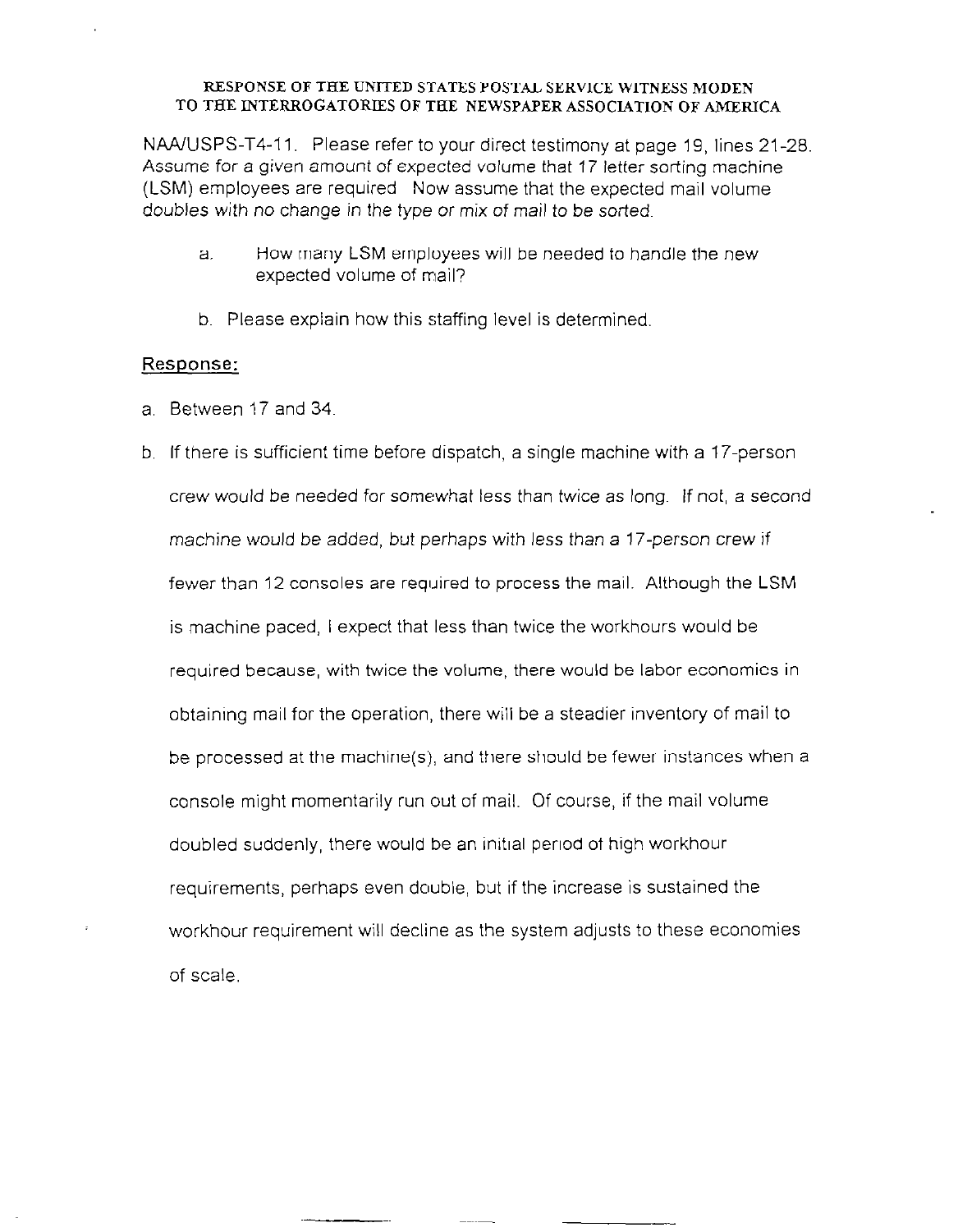NAAJJSPS-T4-12. Please refer to your direct testimony at page 20, lines 23.30 and page 21, lines I-5. If you were measuring how workhours vary over the long-term with volume, would you recommend excluding data during these "adjustment periods" which do not reflect "optimal productivity" at a facility?

If yes, please explain why. If no, why not?

## Response:

Yes, if you are referring to measuring productivity in a specific operation that is directly impacted by an unusual event. For example, OCR operations might be new to a facility or, perhaps, rearranged and moved to a different floor. A new or substantially modified operation may have unusually high productivity because only the highest quality mail is fed, or unusually low productivity as personnel gain experience in, operating and managing the new equipment. The net effect is hard to predict and may well vary from facility to facility, but these temporary effects will disappear in time and the long range impact on productivity can be observed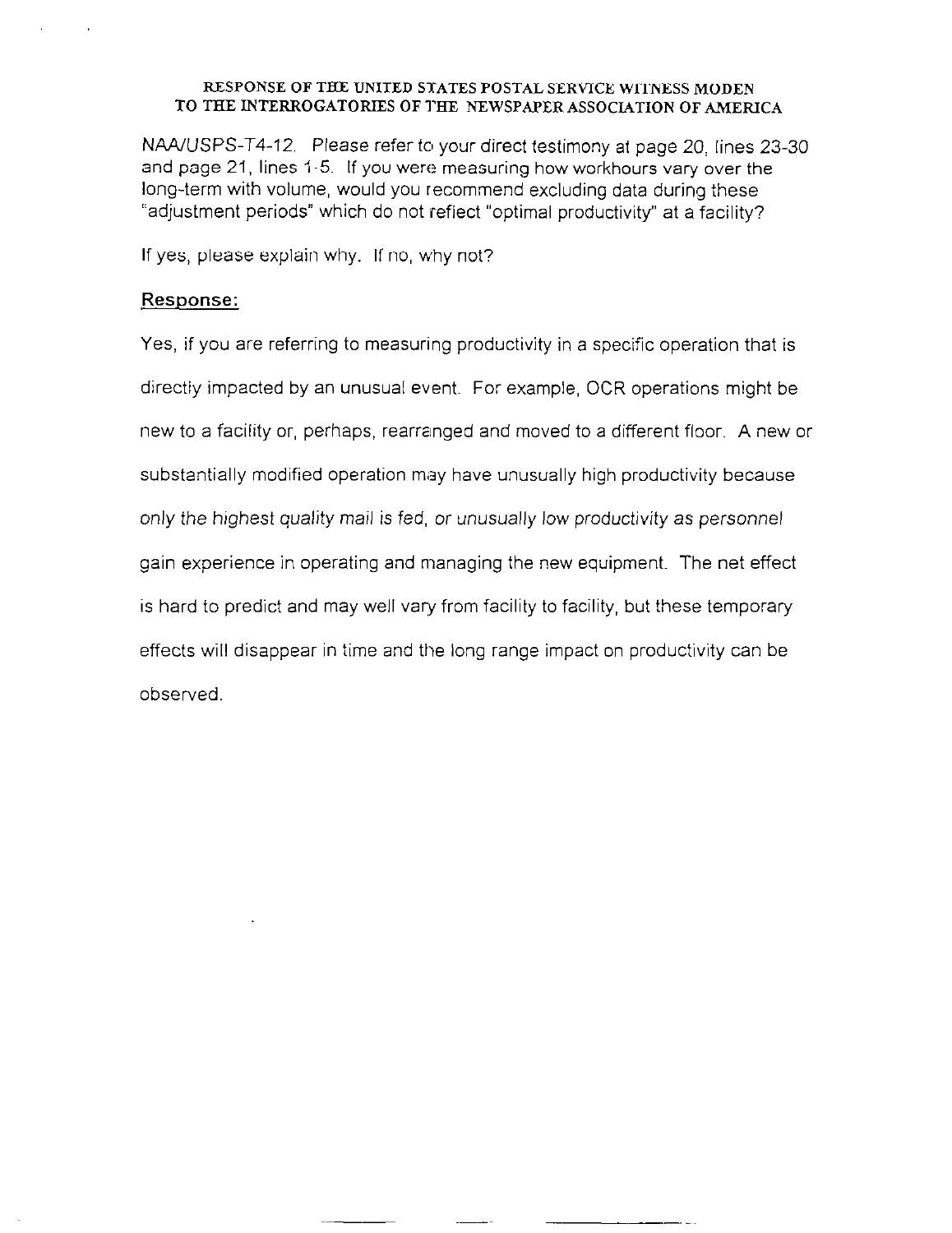NAAJUSPS-T4-13. Please refer to your direct testimony at page 21, lines 7-14.

- a. Are manual cases staffed before the "late surges" In volume or do staff arrive at the same time as these volume surges? Please explain your response.
- b. If volume doubles, will the number of employees staffing manual cases during these volume surges also double?, Please explain why or why not.
- c. If less than double the employees are needed in the event of a doubling in volume, please provide an estimate of the number of employees needed to staff manual cases. Please explain how this staffing level is determined.

## Response:

a. Supervisors plan for staff to ramp-up coincident with a ramp-up in volume, or

slightly later than the ramp-up to avoid instances when employees

momentarily run out of mail to process. As indicated in my testimony, it is

necessary to staff these operations in order to meet service commitments.

- b. The minimum staffing required is constrained by the time available to process the mail. The maximum staffing that can be applied is limited by the number of cases available. If the volume doubled suddenly, then the immediate effect might be a doubling of workhours as employees are moved into the operation to get the mail out by dispatch However, if the doubling is sustarned, I would expect less than a doubling of workhours since people generally work faster when there is a steady inventory of mail waiting to be processed and, in any case, the time required to obtain mail and sweep cases would not double.
- c. A common practice in local workhour budgeting is to review the MODS records of fluctuations in volume and workload in a group of operations to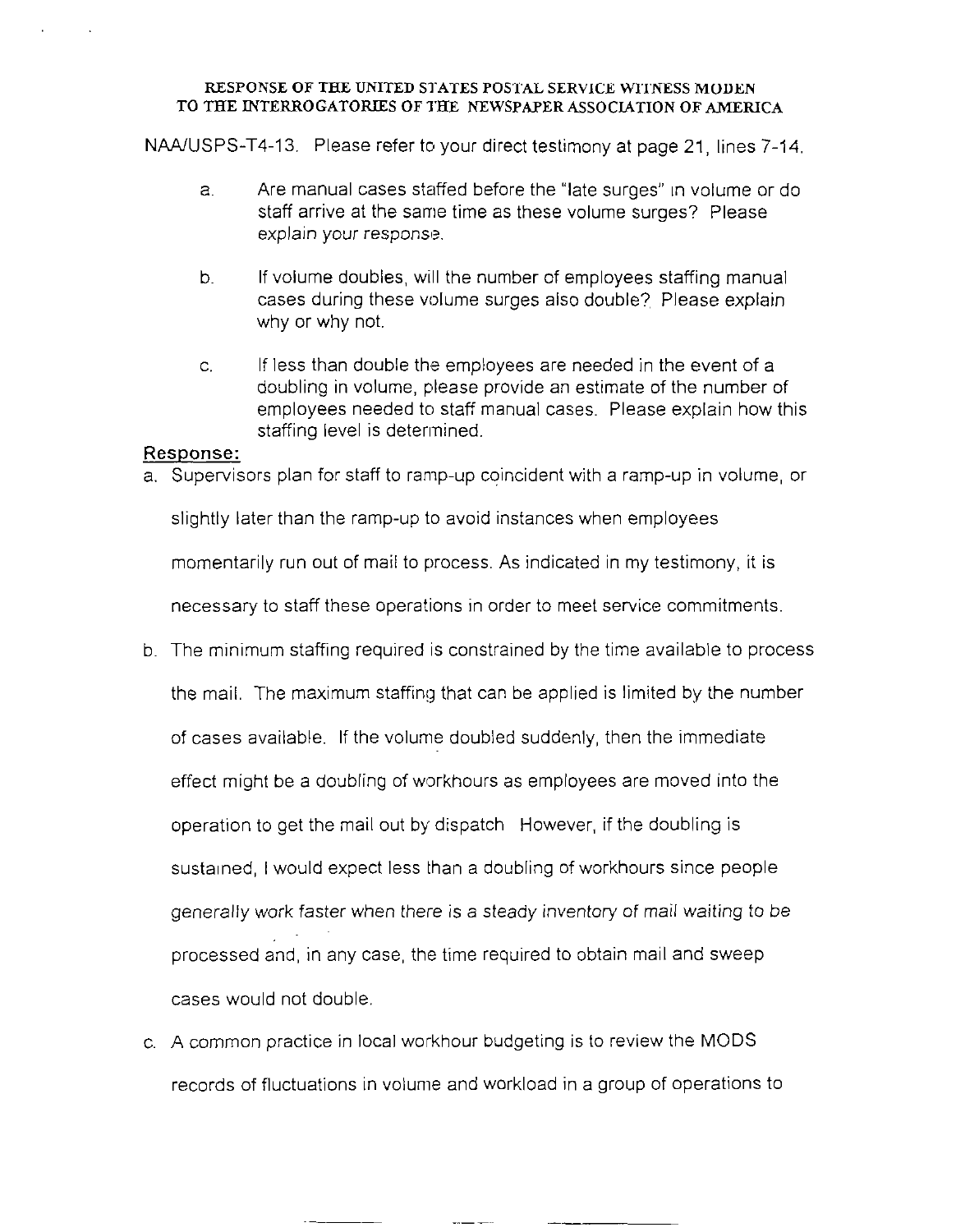observe the demonstrated performance in a work unit, If experience warrants, the budget will disallow a proportion of the workhours that would otherwise be planned to accomlnodate an increase in manual volume. On a day-to-day basis, supervisors depend on their experience and knowledge of an operation to move personnel in response to workload requirements. I do not have any data on this matter and cannot provide a quantitative estimate.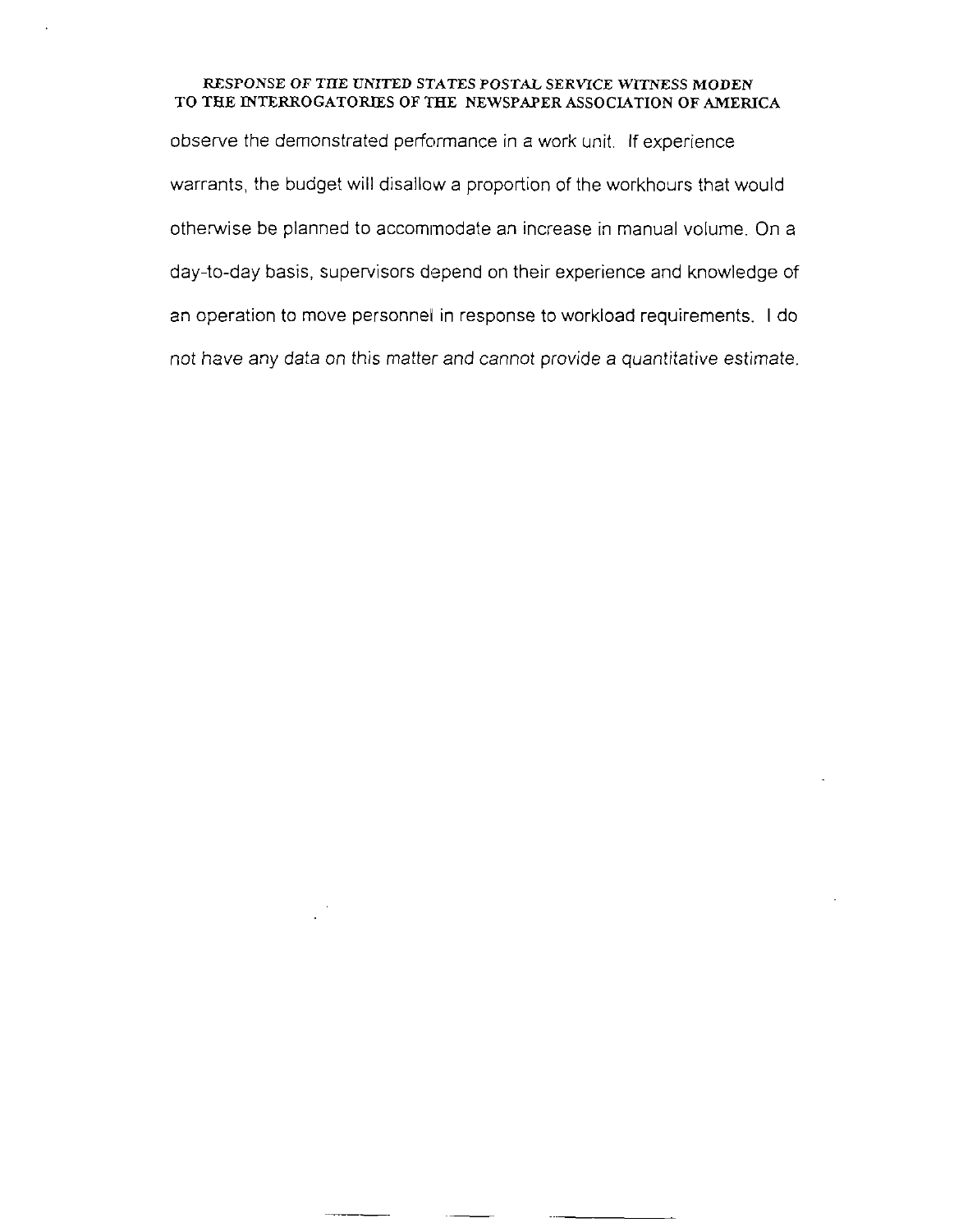NAA/USPS-T4-14. Please refer to your direct testimony at page 21, lines 15-17.

- a. What do manual parcel employees do while waiting for parcels to process? Are they simply idle or are they employed in other operations while waiting for the parcels?
- b. If parcel volumes were expected to double, would the number of employees assigned to manual parcel operations double? Please explain why or why not.
- C. If less than double the employees are needed in the event of a doubling in volume, please provide an estimate of the number of employees needed to staff manual parcel operations. Please explain how this staffing level is determined.

## Response:

a. They may be assigned to other operations temporarily if work with

appropriate skill requirements is available. Alternately, they may be busy

with various "overhead" activities as described in the next few sentences of

my testimony (page 21, lines 17 to 22)

b. I would not expect the number of employees to double either because,

dispatch time permitting, the operation is active for longer, or, failing that,

because the overhead activities described above that are partially

independent of volume

-

c. It is a common practice in local workhour budgeting to review the MODS records of fluctuations in volume and workload in a group of operations to observe the demonstrated performance in a work unit. If experience ,\_ . warrants, the budget will disallow a proportion of the workhours that would otherwise be planned to accommodate an increase in manual volume. On a day-to-day basis, supervisors depend on their experience and knowledge of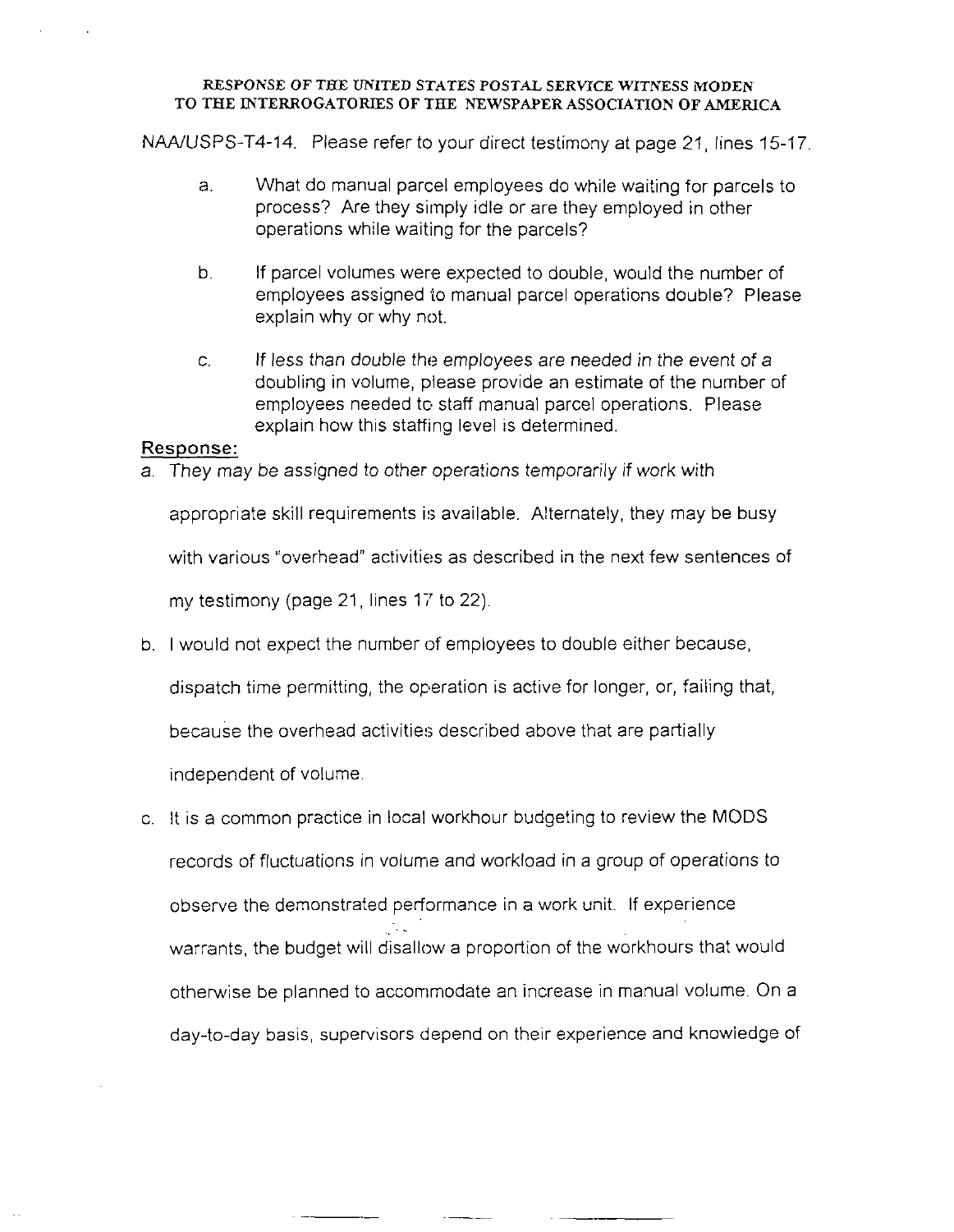an operation to move personnel in response to workload requirements. I do

not have any data on this matter and cannot provide a quantitative estimate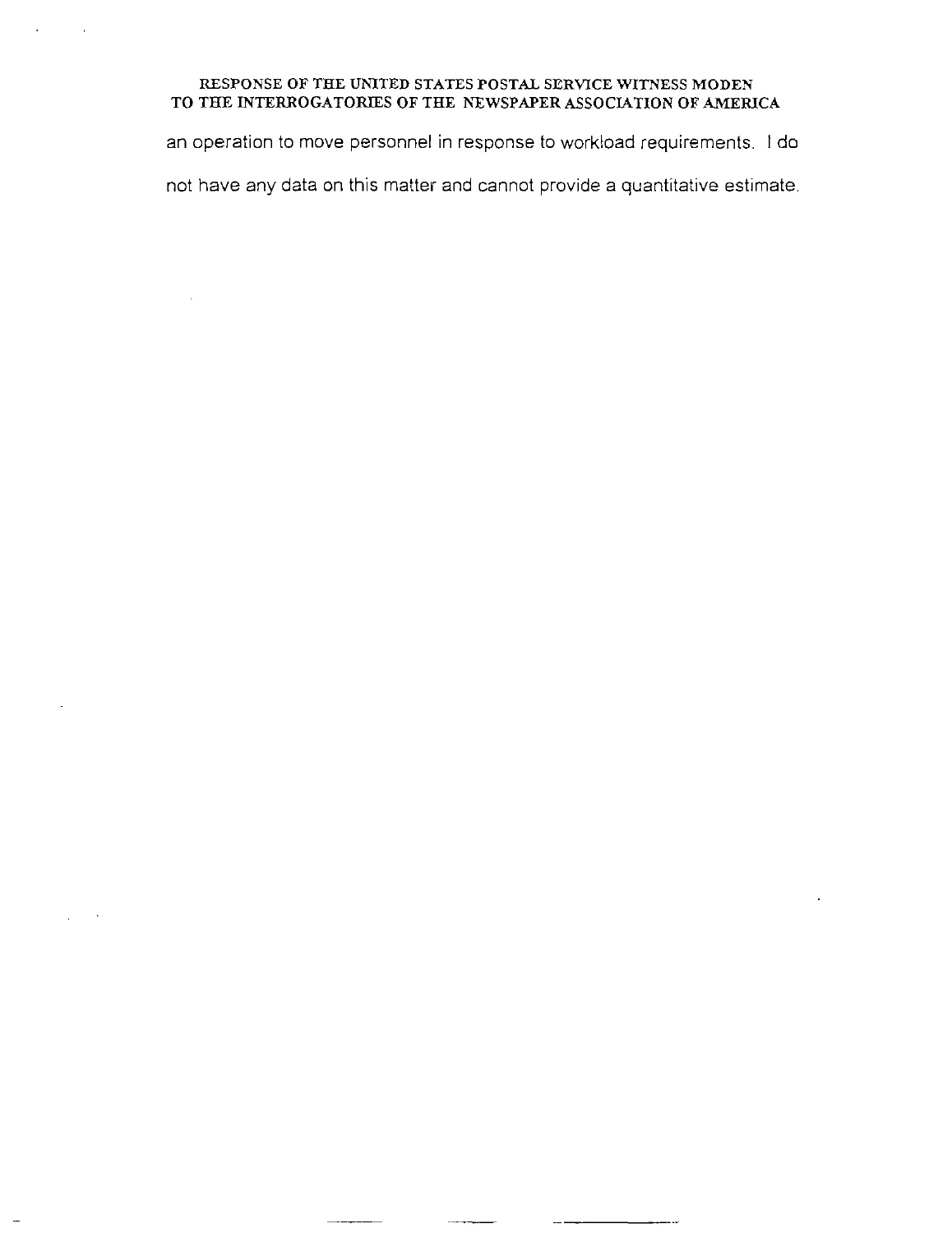NAA/USPS-T4-15. Please refer to your direct testimony at page 22, lines 3-15.

- a. Are these "gateway activities" staffed to meet the expected volume of mail or is excess capacity planned to ensure that higher than expected volumes can be processed "as expeditiously as possible"? Please explain your response.
- b. Are any mail processing operations staffed to handle higher than expected mail volumes? If not, please note which mail operations are staffed in this manner and why.

## Response:

a. Activities are generally staffed to meet the expected volume. Employees can

be shifted to meet unexpected volumes. However, because "gateway"

activities are the first activities to process mail, they have an increased risk of

momentary periods of idleness caused by insufficient mail due to inaccurate

volume forecasts or transportation problems

b. No. However, the minimum staffing required to handle the expected volume

of mail may, in fact, be able to handle additional mail with little impact on

workhours. The classic example of this is Registry operations which are

conducted in a closed area where, for security reasons, continuous staffing

with minimum personnel movement is required.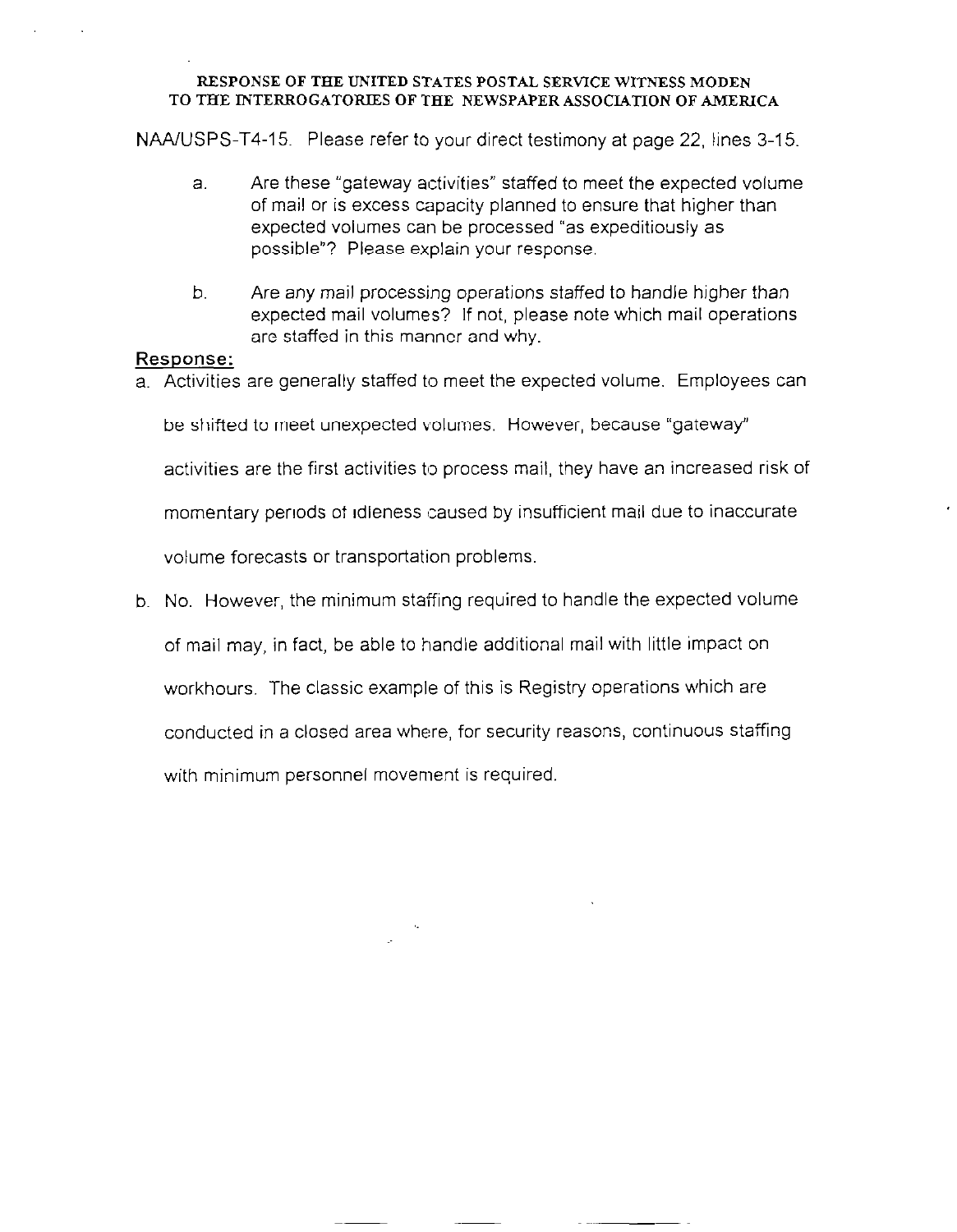NAA/USPS-T4-16. Please refer to your direct testimony at page 22, lines 17-23.

- a. If smaller facilities have a steady flow of mail to manual letters and flats operations, is productivity higher for these operation in these facilities? Please explain your response.
- b. Please provide all studies and analyses of the productivity of manual sorting operations by size of facility.

- a. Yes. If smaller facilities have a steady flow of mail to manual letters and flats they will have fewer periods of momentary idleness than if the flow is less steady
- b. I am not aware of any studies of manual productivity by size of facility. However, I am told that we have developed different productivities for manual operations given the degree of automation/mechanization for purposes of letter and flat mail processrng cost models as used by witnesses Daniel (USPS-T-29), Hatfield (USPS-T-25), and Seckar (USPS-T-26). For letters see Docket No. MC95-1, USPS LR-MCR-2, page D-2 and the testimony of witness Smith (USPS-T-IO) at pages 21-23. For flats see USPS LR-H-113, page 102. This is discussed in IDocket No. MC96-2 by witness Seckar (USPS-T-4) at pages 8-9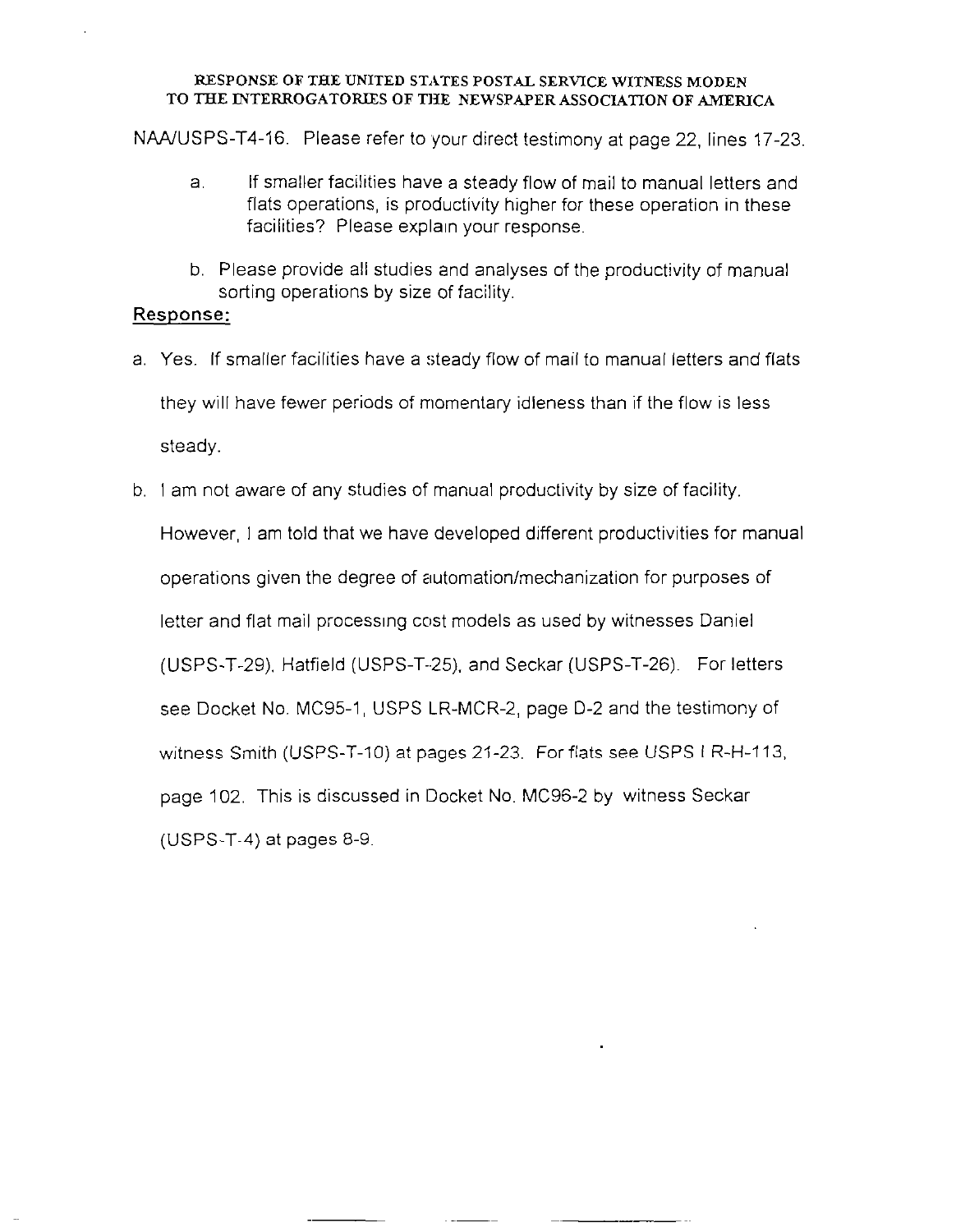NAA/USPS-T4-17.

a. What percentage of Standard ECR basic letters cannot qualify for Standard Other 5-digit Automation rates because the mailing lacks sufficient density to meet the required 150 pieces per 5-digit area? Please explain how you derived this percentage and provide the source of the data.

# RESPONSE:

a. I am told that the percentages of Standard (A) ECR basic letters that cannot meet the Standard (A) 5-digit Automation rates are contained in Table 16 of LR-HI95 and Table 16 of LR-H-105. I am also told that their derivation is explained in the Survey Summary section of each library reference.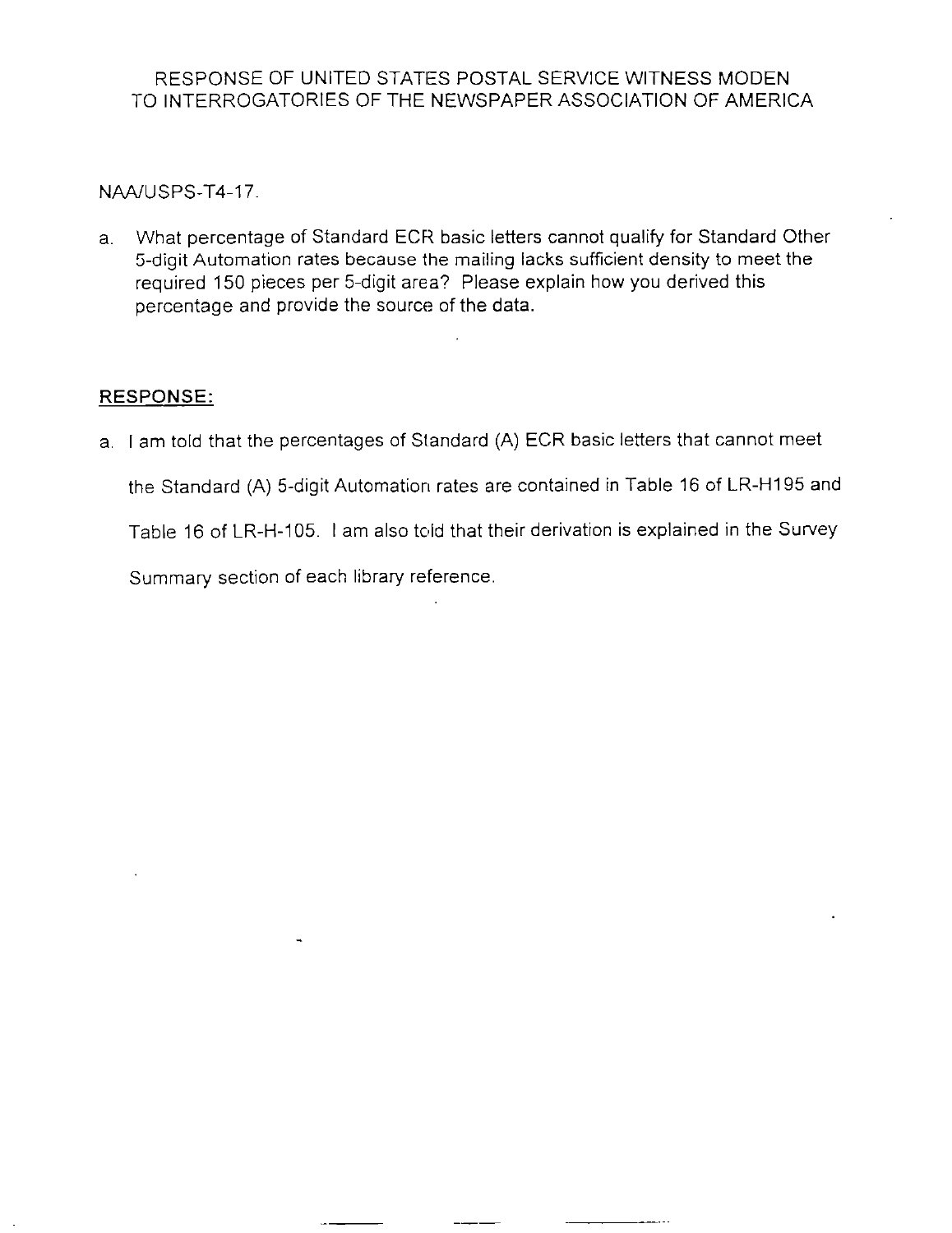## DECLARATION

I, Ralph J. Moden, declare under penalty of perjury that the foregoing answers are true and correct, to the best of my knowledge, information, and belief.

 $\sim$ 

Rafel J Mode

Dated:  $\frac{9}{3}/9$ 

 $\hat{\boldsymbol{\beta}}$